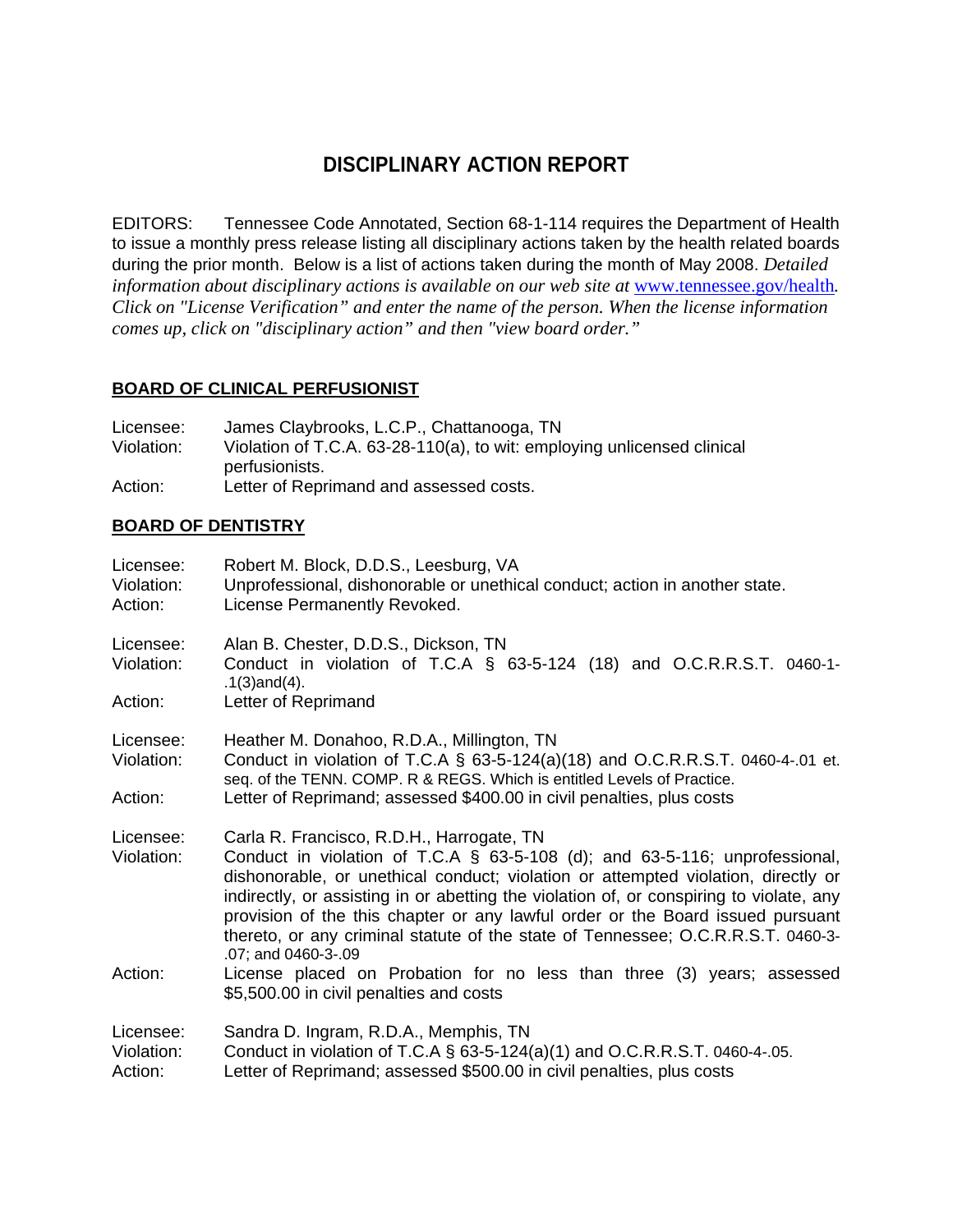| Licensee:<br>Violation:<br>Action: | William G. Linebarger, D.D.S., Johnson City, TN<br>Conduct in violation of T.C.A § 63-5-124 (a)(1),(2),(12), and 63-5-116(a)<br>Letter of Reprimand; assessed \$1,000.00 in civil penalties and costs.                                                                                                                                                                                                                                                                                                                                              |
|------------------------------------|-----------------------------------------------------------------------------------------------------------------------------------------------------------------------------------------------------------------------------------------------------------------------------------------------------------------------------------------------------------------------------------------------------------------------------------------------------------------------------------------------------------------------------------------------------|
| Licensee:<br>Violation:            | Tami S. Powell, R.D.H., Cookeville, TN<br>Unprofessional, dishonorable, or unethical conduct; violation or attempted<br>violation, directly or indirectly, or assisting in or abetting the violation of, or<br>conspiring to violate, any provision of the this chapter or any lawful order or the<br>Board issued pursuant thereto, or any criminal statute of the state of Tennessee                                                                                                                                                              |
| Action:                            | License Suspended until certain terms and conditions are met; must pay \$730.29<br>in costs.                                                                                                                                                                                                                                                                                                                                                                                                                                                        |
| Licensee:<br>Violation:<br>Action: | Tony W. Shaw D.D.S., Little Rock, AR<br>Unprofessional, dishonorable or unethical conduct; action in another state.<br>License Revoked; assessed costs                                                                                                                                                                                                                                                                                                                                                                                              |
| Licensee:<br>Violation:<br>Action: | Lisa M. Stebbins, R.D.A., Gallatin, TN<br>Unprofessional, dishonorable or unethical conduct; and habitual intoxication or<br>personal misuse of any drugs or the use of intoxication liquors, narcotic,<br>controlled substances, or other drugs or stimulants, such as, but not limited to,<br>nitrous oxide sedation, in such a manner as to adversely affect the person's<br>ability to practice dentistry, dental hygiene or as a registered dental assistant.<br>License Suspended until certain terms and conditions are met; assessed costs. |
| Licensee:<br>Violation:            | Vincent S. Tiller, Jr., D.D.S., Bristol, TN<br>Conduct in violation of Board's rules and regulations concerning advertising,<br>maintaining patient records T.C.A $\S$ 63-5-124 (a),(4), and 63-51-117.                                                                                                                                                                                                                                                                                                                                             |
| Action:                            | License placed on Probation for not less than five (5) years, must meet certain<br>terms and conditions; assessed \$3,500.00 in civil penalties, plus costs.                                                                                                                                                                                                                                                                                                                                                                                        |
| Licensee:<br>Violation:<br>Action: | Stacy Vincent, unlicensed, Mt. Juliet, TN<br>Unprofessional, dishonorable or unethical conduct; unlicensed practice.<br>Ordered to CEASE and DESIST from performing the duties of a Registered<br>Dental Assistant, until such time that she apply for and if approved by the Board<br>of Dentistry, be granted registration to perform such duties lawfully; and<br>assessed costs.                                                                                                                                                                |
|                                    |                                                                                                                                                                                                                                                                                                                                                                                                                                                                                                                                                     |

#### **BOARD OF DISPENSING OPTICIANS**

- Licensee: Bobby Gene Luttrell, Jr., D.P.O., Knoxville, TN
- Violation: Performing duties outside the scope of practice; immoral, unprofessional or dishonorable conduct.
- Action: Letter of Reprimand and assessed \$1,000.00 in civil penalties, plus costs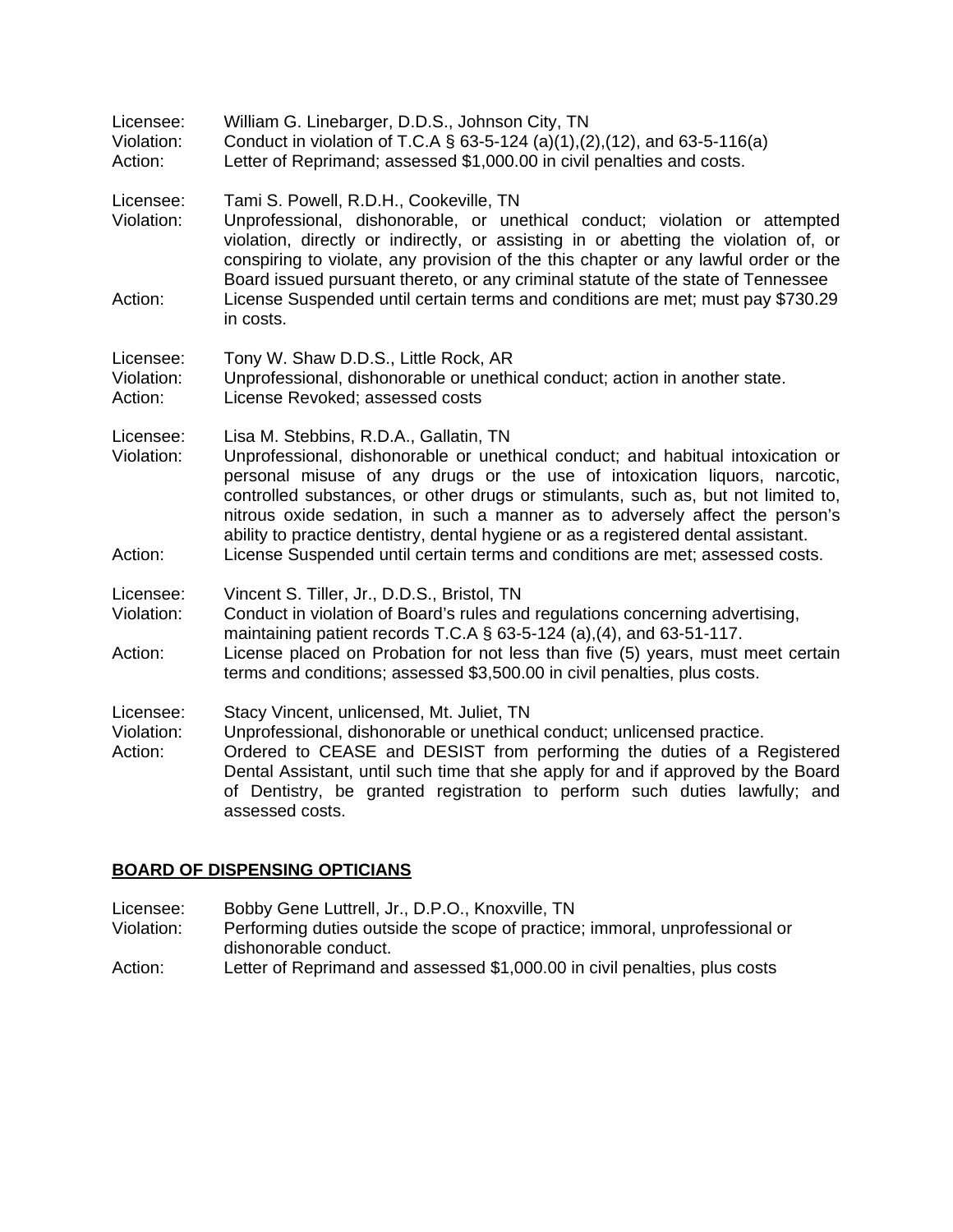## **BOARD OF MEDICAL EXAMINERS**

| Licensee:<br>Violation:<br>Action: | Gurpreet Kochar Narula, M.D., Jacksboro, TN<br>Unprofessional, dishonorable or unethical conduct.<br>License placed on Probation for five (5) years, 24 hrs CME's, assessed<br>\$8,000.00 in civil penalties, plus costs                                                                                                                                                                    |
|------------------------------------|---------------------------------------------------------------------------------------------------------------------------------------------------------------------------------------------------------------------------------------------------------------------------------------------------------------------------------------------------------------------------------------------|
| Licensee:<br>Violation:            | Michael A. Patterson, M.D., Germantown, TN.<br>Unprofessional, dishonorable, or unethical conduct; violation or attempted<br>violation, directly or indirectly, or assisting in or abetting the violation of, or<br>conspiring to violate, any provision of the this chapter or any lawful order or the<br>Board issued pursuant thereto, or any criminal statute of the state of Tennessee |
| Action:                            | License placed on Probation for five (5) years; lifetime advocacy with TMF;<br>assessed \$1,500.00 in civil penalties, plus costs                                                                                                                                                                                                                                                           |
| Licensee:<br>Violation:            | George A. Pyke, M.D., Lake Mary, FL<br>Unprofessional, dishonorable, or unethical conduct; conviction of a felony,<br>conviction of any offense under state or federal drug laws, or conviction of any<br>offense involving moral turpitude; action taken by another state.                                                                                                                 |
| Action:                            | License Permanently Surrendered; assessed costs                                                                                                                                                                                                                                                                                                                                             |
| Licensee:<br>Violation:<br>Action: | Bruce J. Siedlecki, M.D., Mountain Home, ID<br>Action in another state.<br>License Revoked; and assessed costs                                                                                                                                                                                                                                                                              |
| Licensee:<br>Violation:            | Jack C. Smith, M.D., Jamestown, TN.<br>Engaging in the practice of medicine when mentally or physically unable to safely<br>do so.                                                                                                                                                                                                                                                          |
| Action:                            | License Permanently Surrendered; and assessed costs                                                                                                                                                                                                                                                                                                                                         |

# **BOARD OF OSTEOPATHIC EXAMINERS**

| Licensee:<br>Violation:<br>Action: | Beatrixe Claude Eugene, DO., Miami FL<br>Unprofessional, dishonorable or unethical conduct; action in another state<br>License Suspended stayed and placed on Probation for no less than three (3)<br>years to run concurrent with Florida action. |
|------------------------------------|----------------------------------------------------------------------------------------------------------------------------------------------------------------------------------------------------------------------------------------------------|
| Licensee:<br>Violation:<br>Action: | Steven Wayne Johnson, DO., Sevierville, TN<br>Conduct in violation of T.C.A. $\S$ 63-9-111(b)(1)<br>Letter of Reprimand; assessed \$500.00 in civil penalties plus costs.                                                                          |
| Licensee:<br>Violation:<br>Action: | Robert Emerson Sylvester, DO., Jackson, TN<br>Unprofessional, dishonorable or unethical conduct<br>License placed on Probation for no less than five (5) years; must meet certain<br>terms and conditions; assessed case costs                     |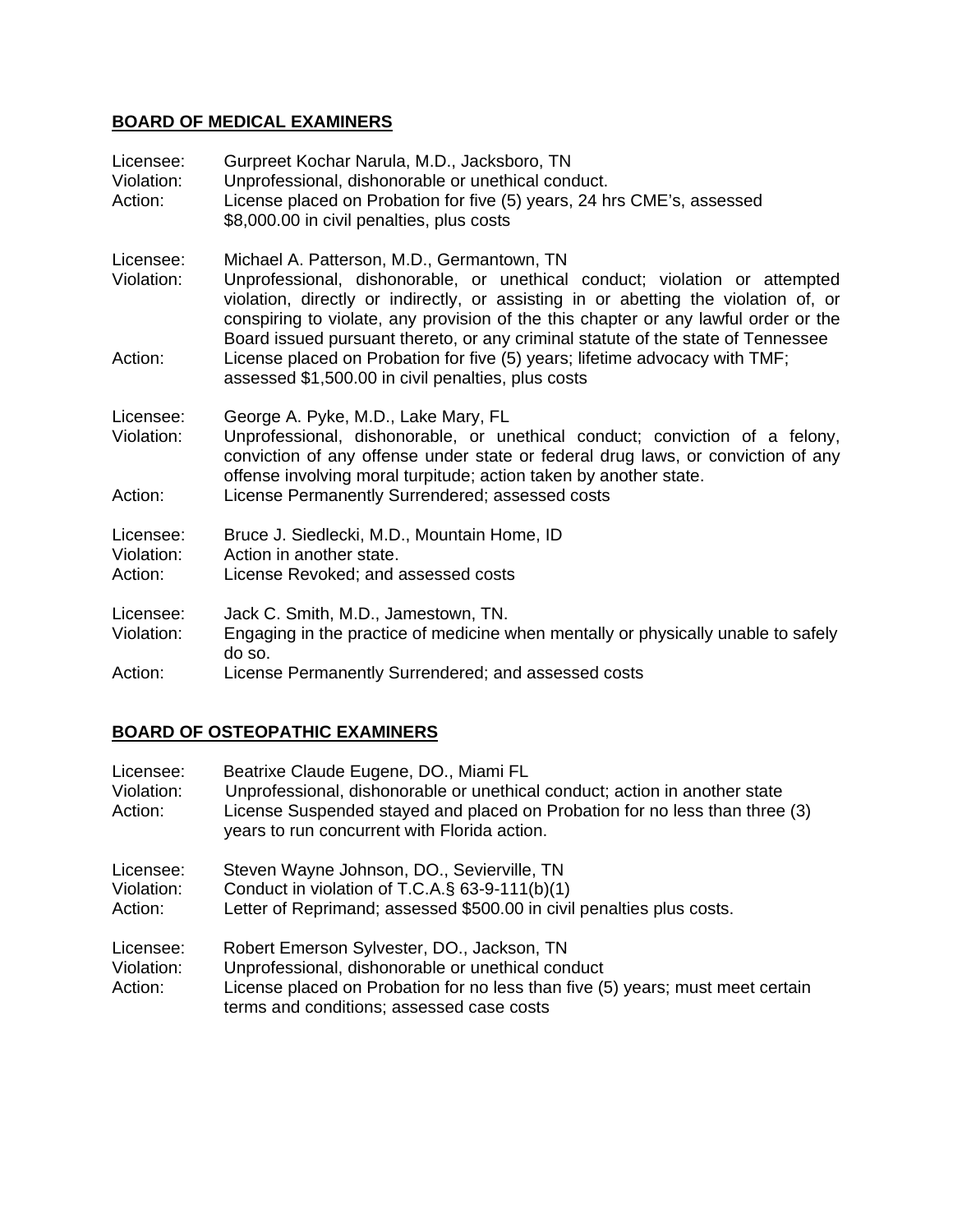## **BOARD OF PHARMACY**

| Licensee:  | Lonny N. Allison, DPH, Nashville, TN                           |
|------------|----------------------------------------------------------------|
| Violation: | Allowing unregistered individuals to work in the pharmacy      |
| Action:    | \$300 civil penalty                                            |
| Licensee:  | William T. Anglin, RT, Maynardville, TN                        |
| Violation: | Theft and diversion of controlled substances from the pharmacy |
| Action:    | Revocation of registration                                     |
| Licensee:  | Mary Beth Branstetter, DPH, Cookeville, TN                     |
| Violation: | Allowing unregistered individuals to work in the pharmacy      |
| Action:    | \$100 civil penalty                                            |
| Licensee:  | Martha A. Bryant, DPH, Jefferson City, TN                      |
| Violation: | Addicted to the use of alcohol, narcotics, or other drugs      |
| Action:    | License indefinitely suspended                                 |
| Licensee:  | Robert Cantwell, DPH, Morristown, TN                           |
| Violation: | Addicted to the use of alcohol, narcotics, or other drugs      |
| Action:    | License revoked                                                |
| Licensee:  | James H. Catron, DPH, Pikeville, KY                            |
| Violation: | Violated terms of probation                                    |
| Action:    | License revoked                                                |
| Licensee:  | CVS Pharmacy #6393, Dickson, TN                                |
| Violation: | Failure to provide patient counseling                          |
| Action:    | \$500 civil penalty                                            |
| Licensee:  | Alfred DelGandio, Jr., Clarksville, TN                         |
| Violation: | Failure to provide patient counseling                          |
| Action:    | \$100 civil penalty                                            |
| Licensee:  | Derek Gatlin, DPH, Dellrose, TN                                |
| Violation: | Addicted to the use of alcohol, narcotics, or other drugs      |
| Action:    | License indefinitely suspended                                 |
| Licensee:  | Walter E. Holland, DPH, Murfreesboro, TN                       |
| Violation: | Allowing unregistered individuals to work in the pharmacy      |
| Action:    | \$1,900 civil penalty                                          |
| Licensee:  | Steven A. Jones, DPH, Marion, AR                               |
| Violation: | Addicted to the use of alcohol, narcotics, or other drugs      |
| Action:    | License indefinitely suspended                                 |
| Licensee:  | Jerry F. Meaders, DPH, Chattanooga, TN                         |
| Violation: | Violated terms of probation                                    |
| Action:    | License revoked                                                |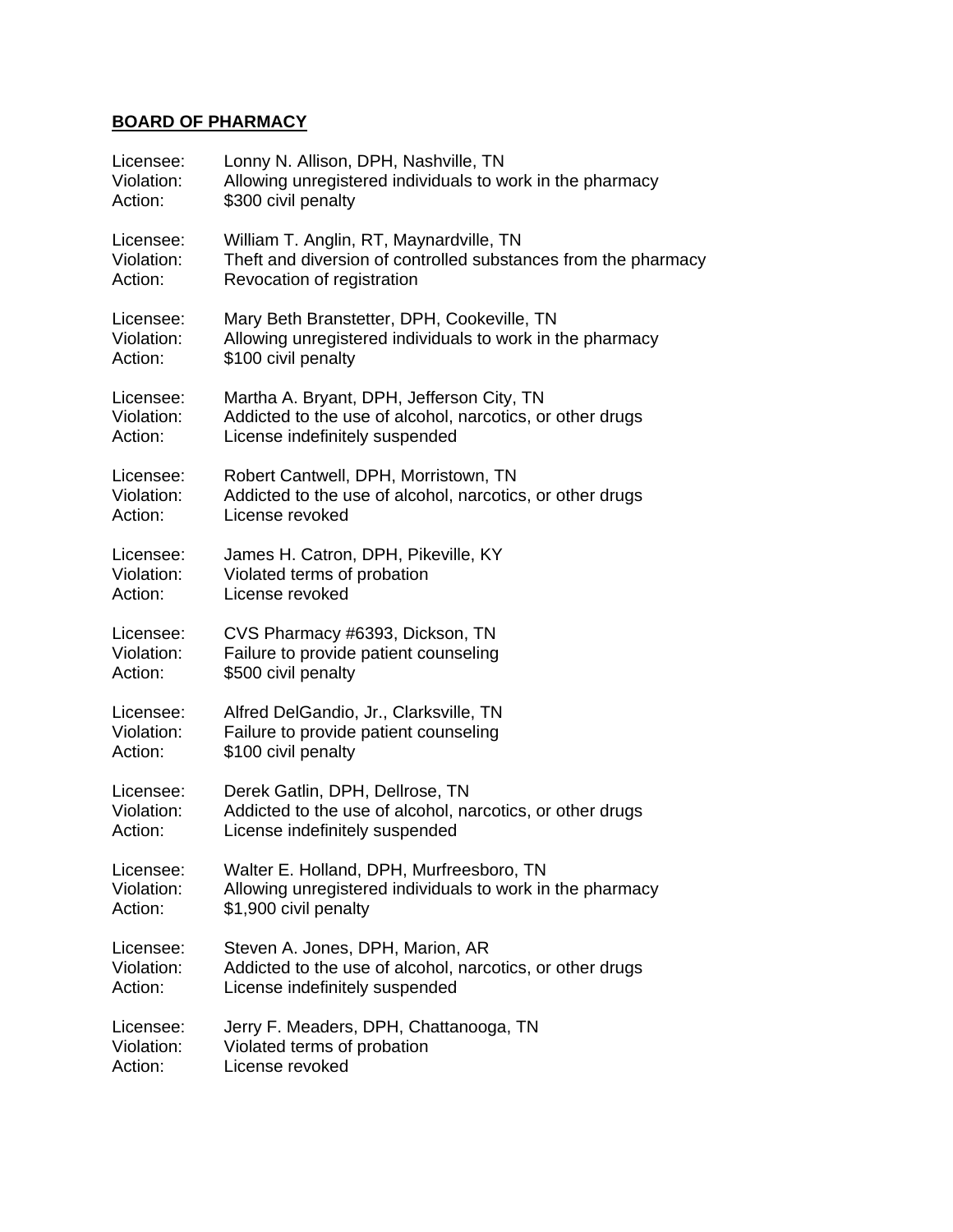| Licensee:                          | Janet A. Pamasa, DPH, Lawrenceburg, TN                                                                                                                                                                                                                                  |
|------------------------------------|-------------------------------------------------------------------------------------------------------------------------------------------------------------------------------------------------------------------------------------------------------------------------|
| Violation:                         | Failure to provide patient counseling                                                                                                                                                                                                                                   |
| Action:                            | \$100 civil penalty                                                                                                                                                                                                                                                     |
| Licensee:                          | Rite Aid Pharmacy #11891, Nashville, TN                                                                                                                                                                                                                                 |
| Violation:                         | Failure to provide patient counseling                                                                                                                                                                                                                                   |
| Action:                            | \$500 civil penalty                                                                                                                                                                                                                                                     |
| Licensee:                          | Ben Robertson, DPH, Dickson, TN                                                                                                                                                                                                                                         |
| Violation:                         | Failure to provide patient counseling                                                                                                                                                                                                                                   |
| Action:                            | \$100 civil penalty                                                                                                                                                                                                                                                     |
| Licensee:<br>Violation:<br>Action: | Patricia Smith, DPH, Linden, TN, Smith's Pharmacy, Linden, TN<br>Significant shortages and surpluses of controlled substances; and<br>improper receipt and storage of prescription drugs including<br>controlled substances<br>Pharmacist and pharmacy licenses revoked |
| Licensee:                          | Walgreen's Pharmacy #4710, Franklin, TN                                                                                                                                                                                                                                 |
| Violation:                         | Failure to provide patient counseling                                                                                                                                                                                                                                   |
| Action:                            | \$500 civil penalty                                                                                                                                                                                                                                                     |
| Licensee:                          | Walgreen's Pharmacy #9340, Clarksville, TN                                                                                                                                                                                                                              |
| Violation:                         | Failure to provide patient counseling                                                                                                                                                                                                                                   |
| Action:                            | \$500 civil penalty                                                                                                                                                                                                                                                     |
| Licensee:                          | Glyn Wallace, DPH, Nashville, TN                                                                                                                                                                                                                                        |
| Violation:                         | Allowing unregistered individuals to work in the pharmacy                                                                                                                                                                                                               |
| Action:                            | \$1,200 civil penalty                                                                                                                                                                                                                                                   |
| Licensee:                          | John Wood, DPH, Somerset, KY                                                                                                                                                                                                                                            |
| Violation:                         | Allowing unregistered individuals to work in the pharmacy                                                                                                                                                                                                               |
| Action:                            | \$700 civil penalty                                                                                                                                                                                                                                                     |
| Licensee:                          | Jay S. Wyrick, DPH, Knoxville, TN                                                                                                                                                                                                                                       |
| Violation:                         | Allowing unregistered individuals to work in the pharmacy                                                                                                                                                                                                               |
| Action:                            | \$900 civil penalty                                                                                                                                                                                                                                                     |

#### **BOARD OF COMMITTEE ON PHYSICIANS ASSISTANTS**

Licensee: James G. King, P.A., Sulligent AL

Violation: Unprofessional, dishonorable, or unethical conduct; violation or attempted violation, directly or indirectly, or assisting in or abetting the violation of, or conspiring to violate, any provision of the Physician Assistants Act or any lawful order or the Committee and Board issued pursuant thereto, or any criminal statute of the state of Tennessee; conviction of a felony, conviction of any offense under state or federal drug laws, or convictions of any offense involving moral turpitude; dispensing, prescribing, or otherwise distributing any controlled substance or any other drug not in the course of professional practice, or not in good faith to relieve pain and suffering, or not to cure an ailment, physical